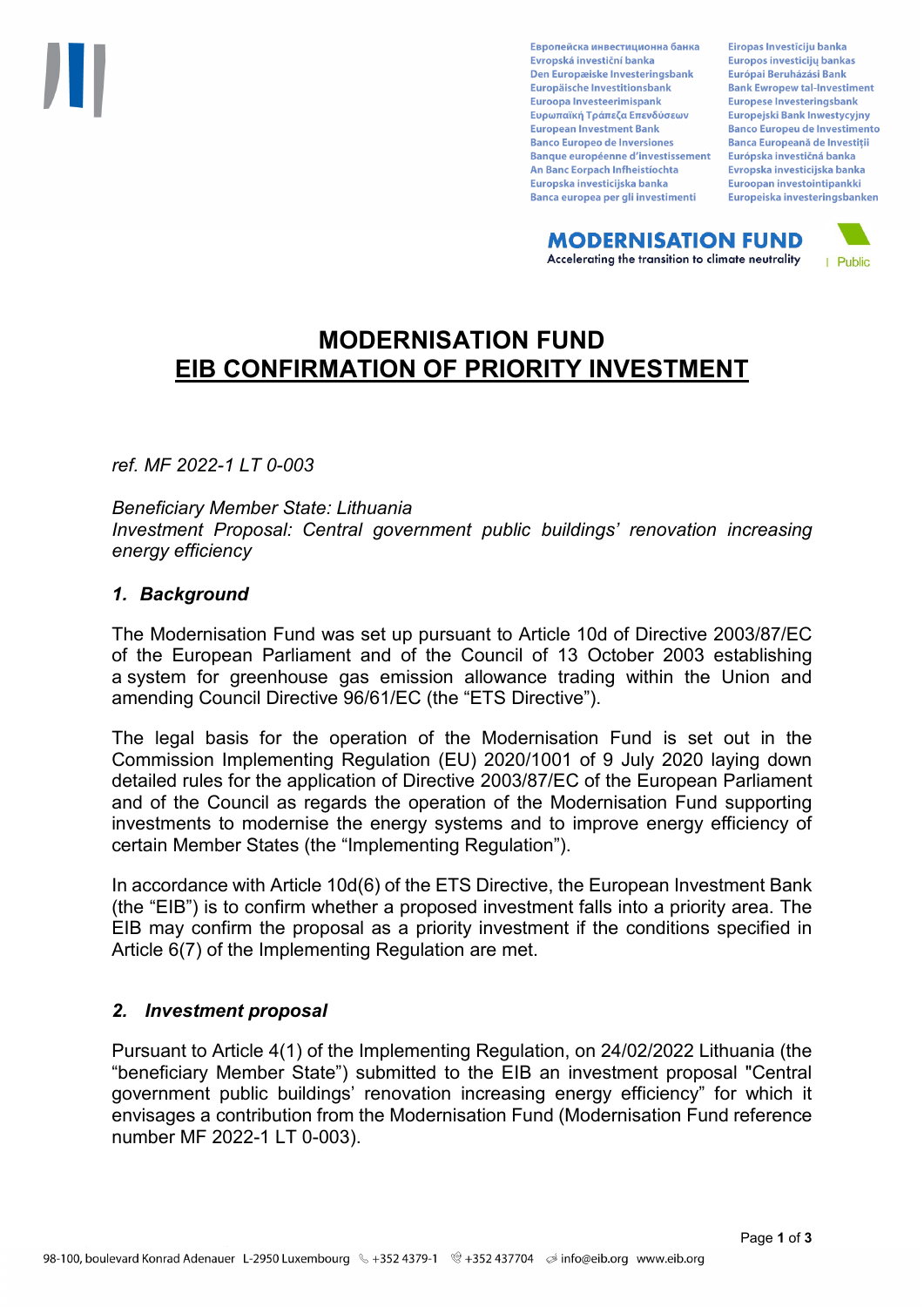

The investment proposal concerns a scheme for the period 2022-2027 relating to the renovation of public buildings increasing energy efficiency.

The beneficiary Member State has requested funding of EUR 27 500 000 for a disbursement under the proposed scheme.

The beneficiary Member State has indicated an expected Modernisation Fund funding for the investment proposal of EUR 40 000 000.

The objectives of the scheme is to improve energy efficiency and reduce greenhouse gases emissions through renovation of public buildings in Lithuania. The scheme is aligned with the objectives of the National Energy and Climate Plan (NECP) for Lithuania, which foresees to renew 960 000  $m<sup>2</sup>$  of public buildings by the end of 2030, out of which 510 000  $m^2$  are central government public buildings.

## *3. Compliance with the conditions for priority investment*

- a) The beneficiary Member State has demonstrated that the investment complies with the requirements laid down in Article 10d(1) of the ETS Directive as it supports energy efficiency and it is in line with the objectives and measures set out in its NECP.
- b) According to the information provided by the beneficiary Member State and pursuant to Article 10d(2) Directive 2003/87/EC, the investment is considered as a priority investment as it falls under the priority areas "energy efficiency in buildings".
- c) The beneficiary Member State has sufficient funds available for the requested disbursement according to the statement of the available funds referred to in Article 5(1) of the Implementing Regulation and after deduction of any amounts to be disbursed for investments already confirmed in accordance with Article 6(9) of the Implementing Regulation.
- d) The beneficiary Member State has provided evidence that the measures under the investment proposal:
	- a. are exempted from the State aid notification in accordance with Commission Regulation (EU) No 651/2014 of 17 June 2014 declaring certain categories of aid compatible with the internal market in application of Articles 107 and 108 of the Treaty on the Functioning of the European Union;
	- b. concern aid granted under the de minimis rules in accordance with Commission Regulation (EU) No 1407/2013 of 18 December 2013 on the application of Article 107 and 108 of the Treaty on the Functioning of the European Union to de minimis aid; or
	- c. do not constitute State aid within the meaning of Article 107(1) of the Treaty on the Functioning of the European Union.